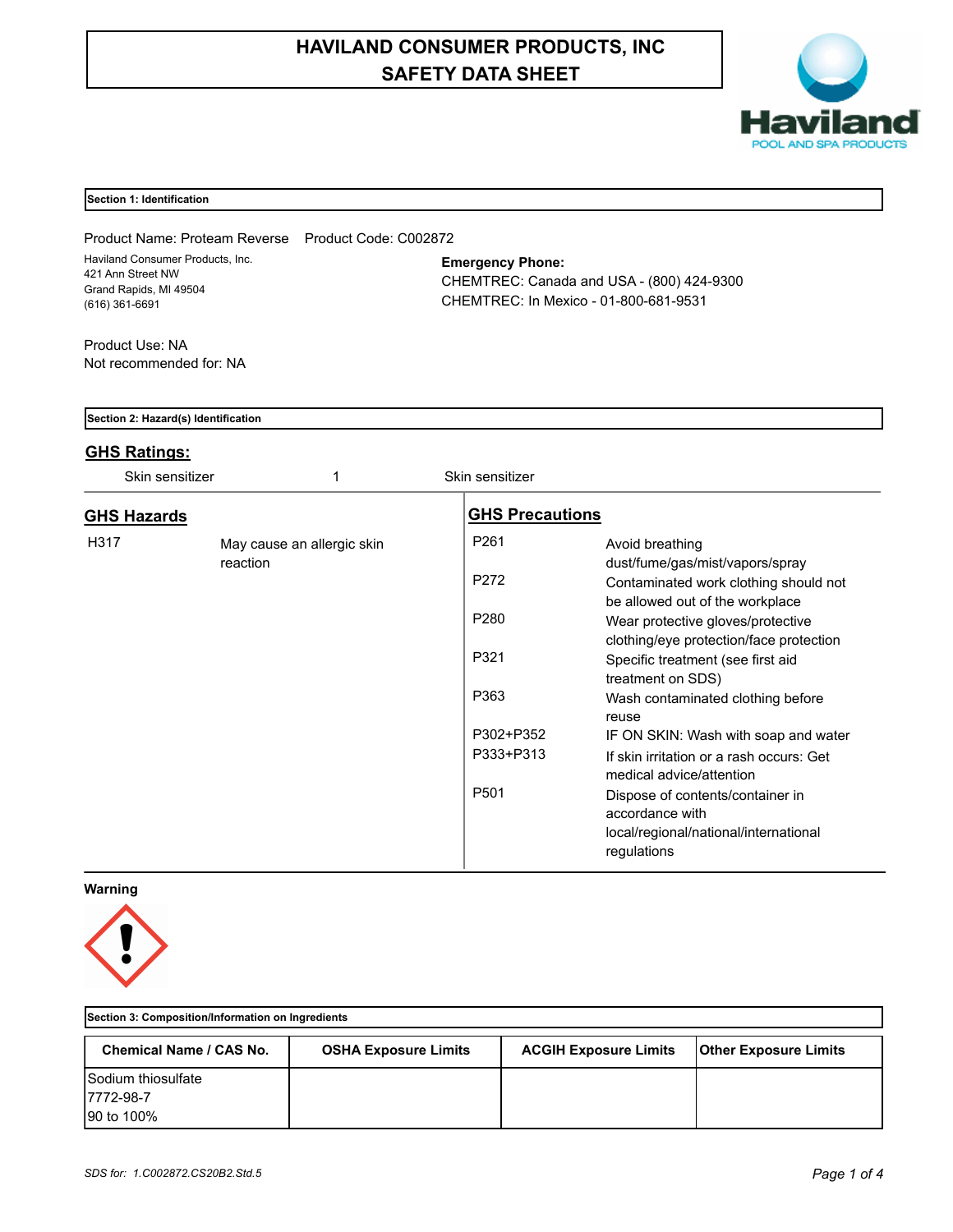### **Section 4: First-aid Measures**

### **Inhalation**

Rescuers should put on appropriate protective gear. Remove from area of exposure. If not breathing, give artificial respiration. If breathing is difficult, give oxygen. Keep victim warm. Get immediate medical attention. To prevent aspiration, keep head below knees.

### **Eye Contact**

Immediately flush eyes with water. Flush eyes with water for a minimum of 15 minutes, occasionally lifting and lowering upper lids. Get medical attention promptly.

### **Skin Contact**

Remove contaminated clothing. Wash skin with soap and water. Get medical attention. Wash clothing separately and clean shoes before reuse.

### **Ingestion**

If swallowed, do NOT induce vomiting. Give victim a glass of water. Call a physician or poison control center immediately. Never give anything by mouth to an unconscious person.

### **Section 5: Fire-fighting Measures**

# **Extinguishing Media**

Use media suitable for the surrounding fires.

**Specific Hazards Arising from the Chemical**

None known

### **Special Protective Equipment and Precautions for Firefighters**

**Special Information**: As in any fire, wear self-contained breathing apparatus pressure-demand (MSHA/NIOSH approved or equivalent) and full protective gear.

### **Section 6: Accidental Release Measures**

### **Spill and Leak Procedures**

Wear appropriate protective equipment and clothing during clean up . Sweep spill and transfer material into appropriate container(s) for disposal.

### **Section 7: Handling and Storage**

### **Handling Procedures**

Use with adequate ventilation. Avoid breathing dusts, mists, and vapors. Do not get in eyes, on skin, or on clothing. Wear eye protection and protective clothing. Wash thoroughly after handling.

**STORAGE:** Keep away from heat, sparks, and flame. Store containers in a cool, well ventilated place. Keep container closed when not in use. Protect from direct sunlight.

| Section 8: Exposure Control/Personal Protection |                             |                              |                              |  |  |  |  |
|-------------------------------------------------|-----------------------------|------------------------------|------------------------------|--|--|--|--|
| <b>Chemical Name / CAS No.</b>                  | <b>OSHA Exposure Limits</b> | <b>ACGIH Exposure Limits</b> | <b>Other Exposure Limits</b> |  |  |  |  |
| Sodium thiosulfate                              |                             |                              |                              |  |  |  |  |
| 17772-98-7                                      |                             |                              |                              |  |  |  |  |

**RESPIRATORY PROTECTION:** A respiratory protection program that meets OSHA 1910.134 and ANSI Z88.2 requirements must be followed whenever workplace conditions warrant the use of a respirator.

**SKIN PROTECTION:** Wear impervious protective gloves. Wear protective gear as needed - apron, suit, boots.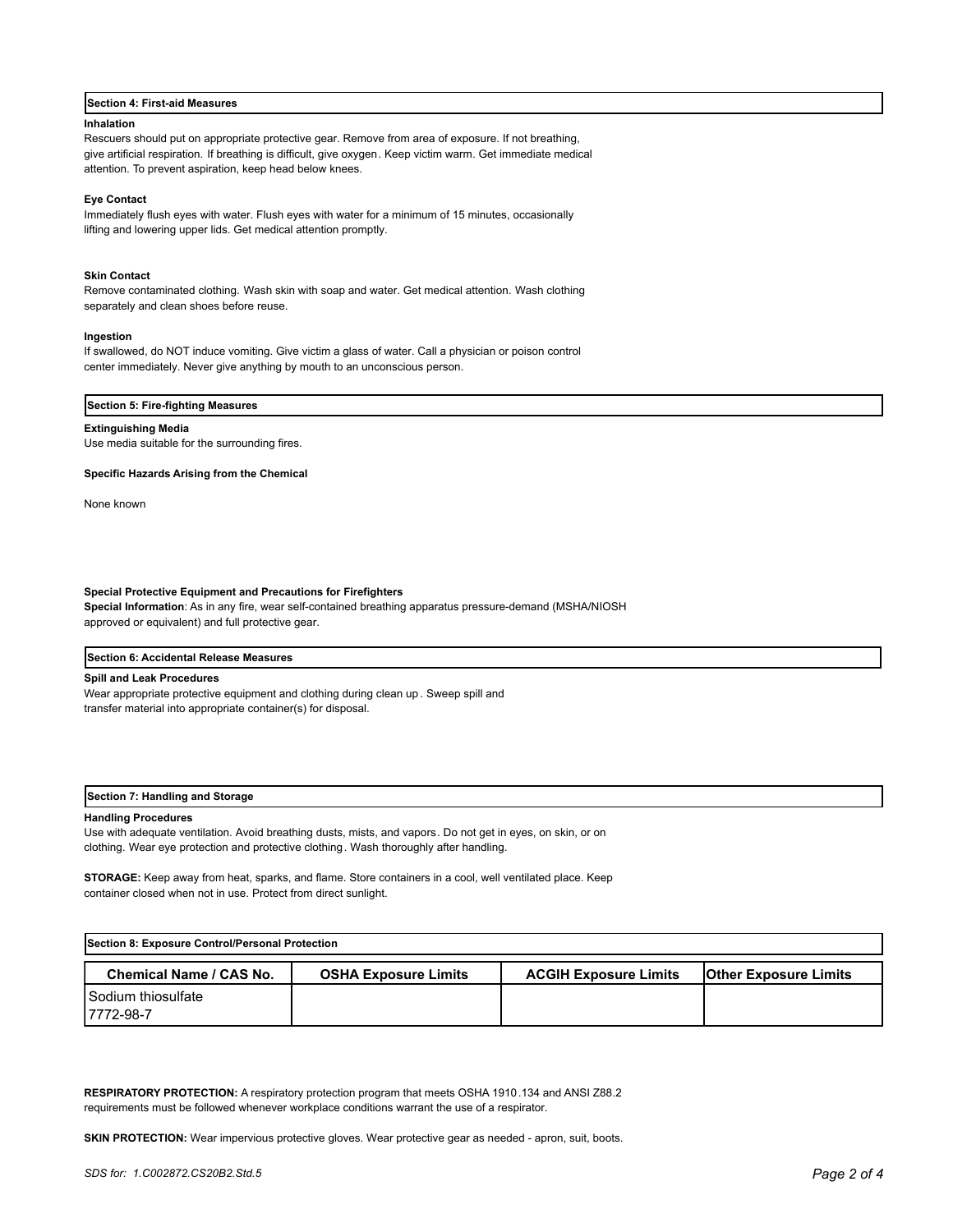**EYE PROTECTION:** Wear safety glasses with side shields (or goggles) and a face shield.

**OTHER PROTECTIVE EQUIPMENT**: Facilities storing or utilizing this material should be equipped with an eyewash facility and a safety shower.

**HYGENIC PRACTICES:** Do not eat, drink, or smoke in areas where this material is used. Avoid breathing vapors. Remove contaminated clothing and wash before reuse. Wash thoroughly after handling. Wash hands before eating.

### **Section 9: Physical and Chemical Properties**

**Appearance:** Clear to white granules  $\qquad$  **CODE 2008 Odor:** Odorless or crystals **Explosive Limits:** Unknown **Specific Gravity** 1.685 **Autoignition temperature:** Unknown **Decomposition temperature:** Unknown **Viscosity:** Unknown **Grams VOC less water:** Unknown

**Vapor Pressure:** Unknown **CODO CONSTRESS UNKNOWN Vapor Density:** Unknown **pH:** Unknown **Density:** Unknown **Melting point:** Unknown **Freezing point:** Unknown **Solubility:** 52% @ 0°C **Boiling range:** Unknown **Flash point: Unknown Evaporation rate:** Unknown **Flammability:** Unknown

**Section 10: Stability and Reactivity** 

**Chemical Stability:** STABLE

**Incompatible Materials**  Strong oxidizing agents. Acids. **Conditions to Avoid** None known **Hazardous Decomposition Products** Sulfur dioxide gas. Hydrogen sulfide gas. Sodium sulfide residue.

**Hazardous Polymerization**

Hazardous polymerization will not occur.

**Section 11: Toxicology Information**

### **Mixture Toxicity**

**Routes of Entry:** Inhalation Ingestion Skin contact Eye contact

### **Effects of Overexposure**

**Emergency Overview** May irritate the skin and respiratory tract. May cause irritation and/or burns to the eyes. **Acute Health Effects** May cause skin irritation from repeated or prolonged contact. May irritate or burn the eyes